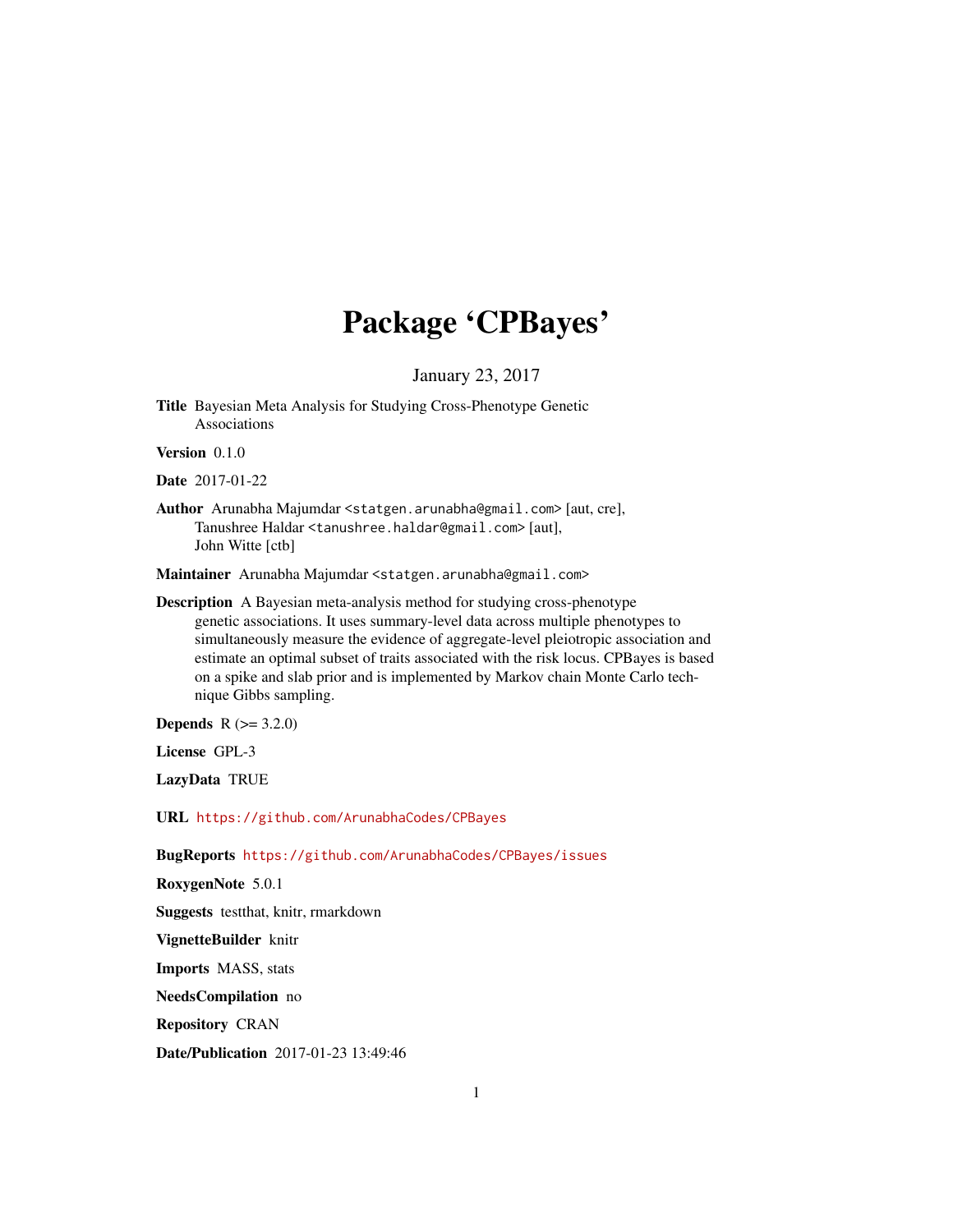### <span id="page-1-0"></span>R topics documented:

| Index | 14 |
|-------|----|
|       |    |
|       |    |
|       |    |
|       |    |
|       |    |
|       |    |
|       |    |
|       |    |

CPBayes *CPBayes: An R-package implemeting a Bayesian meta analysis method for studying cross-phenotype genetic associations.*

#### Description

Simultaneous analysis of genetic associations with multiple phenotypes may reveal shared genetic susceptibility across traits (pleiotropy). CPBayes is a Bayesian meta analysis approach for studying cross-phenotype genetic associations. It uses summary-level data across multiple phenotypes to simultaneously measure the evidence of aggregate-level pleiotropic association and estimate an optimal subset of traits associated with the risk locus. CPBayes is based on a spike and slab prior and is implemented by Markov chain Monte Carlo (MCMC) technique Gibbs sampling.

#### Details

The package consists of four main functions: [cpbayes\\_uncor](#page-4-1), [cpbayes\\_cor](#page-2-1), [post\\_summaries](#page-9-1), [estimate\\_corln](#page-6-1).

#### Functions

- [cpbayes\\_uncor](#page-4-1) This function implements CPBayes for uncorrelated summary statistics. The summary statistics across traits/studies are uncorrelated when the studies have no overlapping subject.
- [cpbayes\\_cor](#page-2-1) This function implements CPBayes for correlated summary statistics. The summary statistics across traits/studies are correlated when the studies have overlapping subjects or the phenotypes were measured in a cohort study.
- [post\\_summaries](#page-9-1) This function summarizes the MCMC data produced by the main two functions [cpbayes\\_uncor](#page-4-1) or [cpbayes\\_cor](#page-2-1) listed above. It computes additional summaries to provide a better insight into a pleiotropic signal. It works in the same way for both [cpbayes\\_uncor](#page-4-1) and [cpbayes\\_cor](#page-2-1).
- [estimate\\_corln](#page-6-1) This function computes an approximate correlation matrix of the beta-hat vector for multiple overlapping case-control studies or a cohort study using the sample-overlap matrices. The estimated correlation matrix can be passed as an argument into [cpbayes\\_cor](#page-2-1).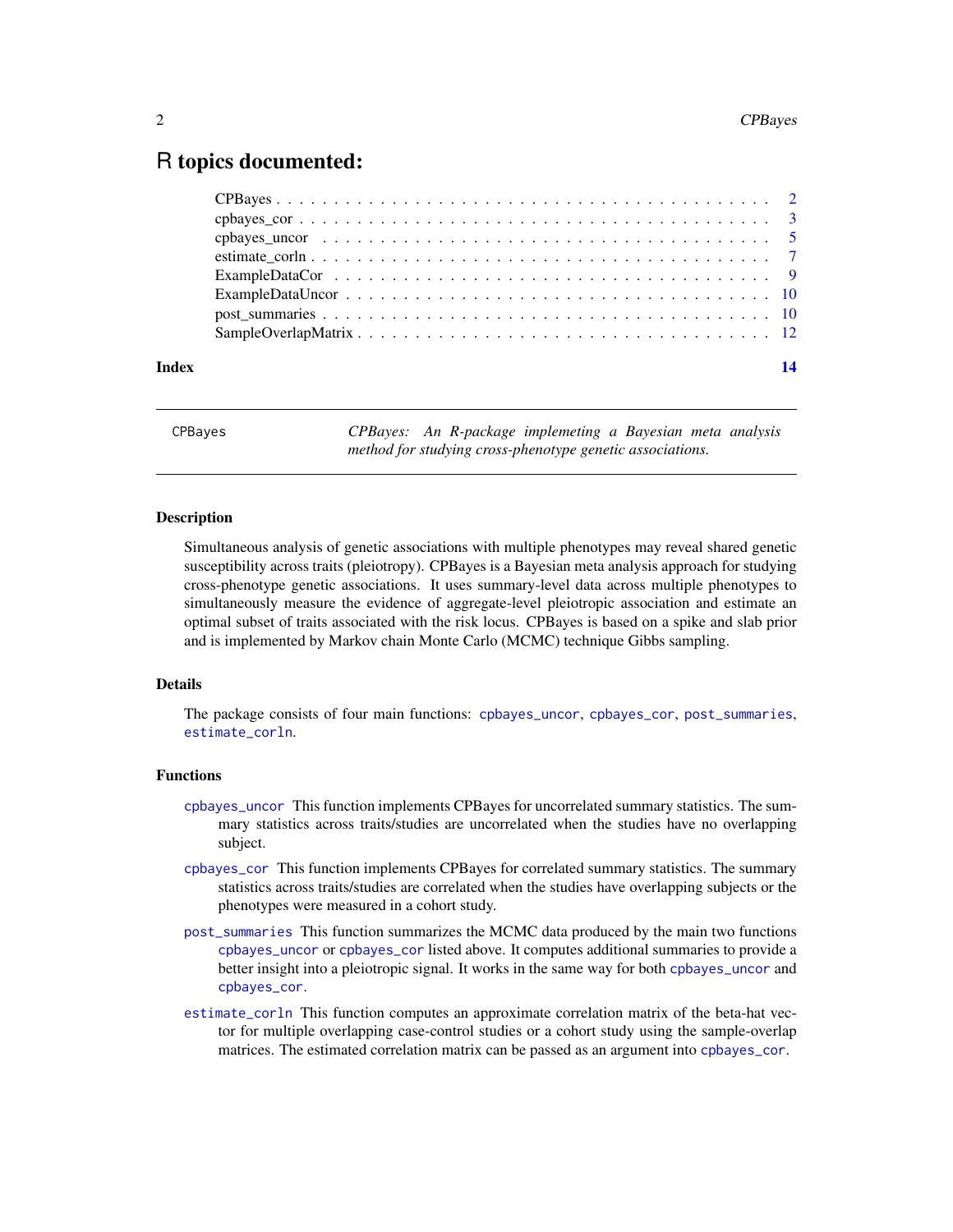#### <span id="page-2-0"></span>cpbayes\_cor 3

#### References

Arunabha Majumdar, Tanushree Haldar, Sourabh Bhattacharya, John Witte. An efficient Bayesian meta-analysis approach for studying cross-phenotype genetic associations (submitted). Available at: http://biorxiv.org/content/early/2017/01/18/101543.

<span id="page-2-1"></span>cpbayes\_cor *Run correlated version of CPBayes.*

#### Description

Run correlated version of CPBayes when the main genetic effect (beta/log(odds ratio)) estimates across studies/traits are correlated.

#### Usage

```
cpbayes_cor(BetaHat, SE, Corln, Phenotypes, Variant, UpdateDE = TRUE,
 MCMCiter = 20000, Burnin = 10000)
```
#### Arguments

| BetaHat    | A numeric vector of dimension K where K is the number of phenotypes. It<br>contains the beta-hat values across studies/traits. No default is specified.                                                                   |
|------------|---------------------------------------------------------------------------------------------------------------------------------------------------------------------------------------------------------------------------|
| <b>SE</b>  | A numeric vector with the same dimension as BetaHat providing the standard<br>errors corresponding to BetaHat. Every element of SE must be positive. No<br>default is specified.                                          |
| Corln      | A numeric square matrix of order K by K providing the correlation matrix of<br>BetaHat. The number of rows of Corln must be the same as the dimension of<br>the BetaHat vector. No default is specified.                  |
| Phenotypes | A character vector of the same dimension as BetaHat providing the name of the<br>phenotypes. Default is specified as trait1, trait2, , traitK. Note that BetaHat,<br>SE, Corln, and Phenotypes must be in the same order. |
| Variant    | A character vector of length 1 providing the name of the genetic variant. Default<br>is 'Variant'.                                                                                                                        |
| UpdateDE   | A logical vector of length 1. Default is TRUE. If FALSE, the variance of the<br>slab distribution is considered to be fixed at 1. If TRUE, it is updated at each<br>MCMC iteration in a range (0.8-1.2).                  |
| MCMCiter   | A positive integer greater than or equal to 10,000. Default is 20,000.                                                                                                                                                    |
| Burnin     | A positive integer greater than or equal to 5,000. Default is 10,000. Note that<br>the MCMC sample size (MCMCiter - Burnin) must be at least 5,000.                                                                       |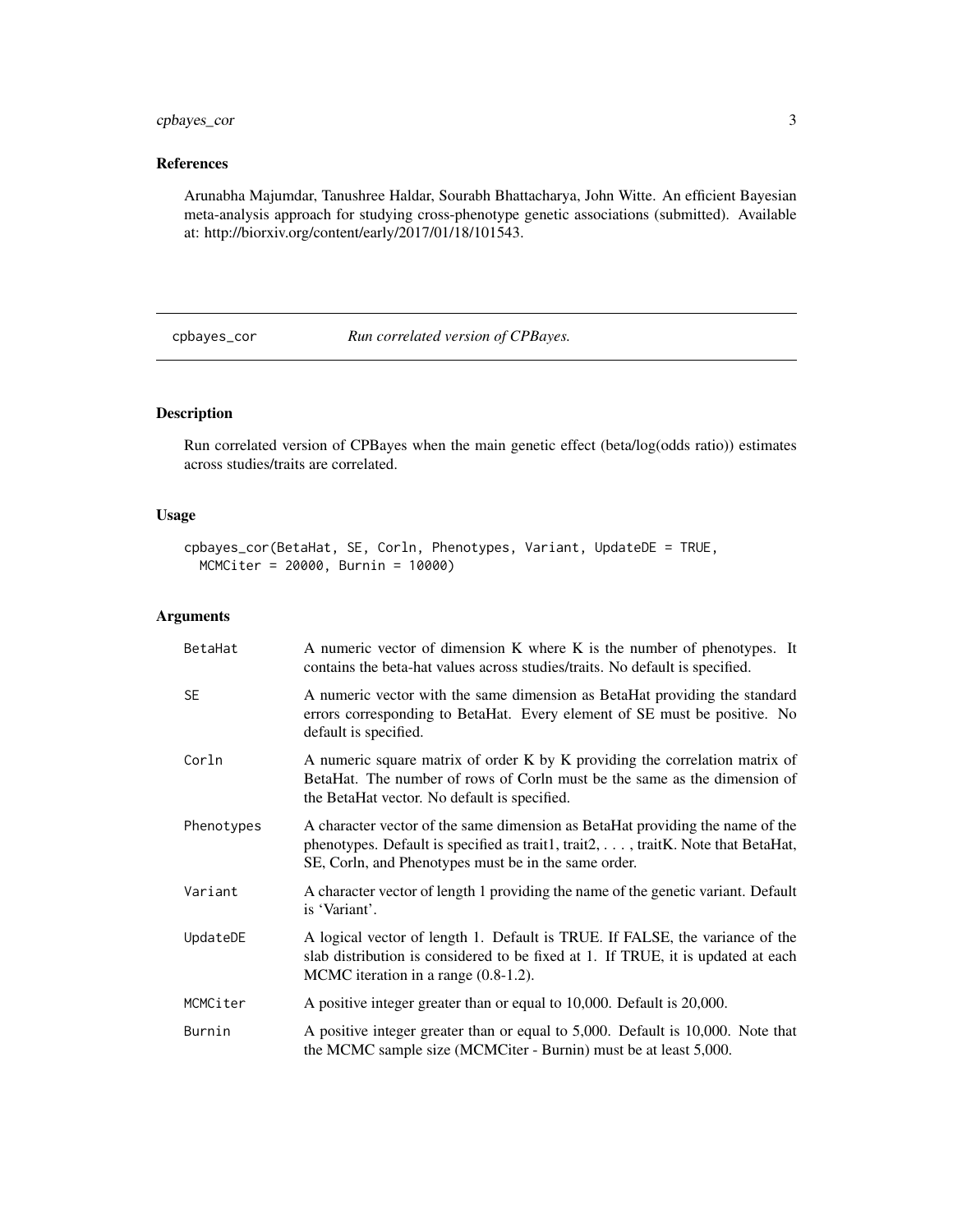<span id="page-3-0"></span>The output produced by [cpbayes\\_cor](#page-2-1) is a list which consists of various components.

| variantName      | It is the name of the genetic variant provided by the user. If not specified by the<br>user, default name is 'variant'.                                                                                                                                                                                                                                                                                                                                                                                                                                                                                    |
|------------------|------------------------------------------------------------------------------------------------------------------------------------------------------------------------------------------------------------------------------------------------------------------------------------------------------------------------------------------------------------------------------------------------------------------------------------------------------------------------------------------------------------------------------------------------------------------------------------------------------------|
| log10_BF         | It provides the log10(Bayes factor) produced by CPBayes that measures the<br>evidence of the overall pleiotropic association.                                                                                                                                                                                                                                                                                                                                                                                                                                                                              |
| <b>PPNA</b>      | It provides the posterior probability of null association produced by CPBayes<br>(a Bayesian analog of the p-value) which is another measure of the evidence of<br>aggregate-level pleiotropic association.                                                                                                                                                                                                                                                                                                                                                                                                |
| subset           | It provides the optimal subset of associated/non-null traits estimated by CP-<br>Bayes. It is NULL if no phenotype is selected by CPBayes.                                                                                                                                                                                                                                                                                                                                                                                                                                                                 |
| important_traits |                                                                                                                                                                                                                                                                                                                                                                                                                                                                                                                                                                                                            |
|                  | It provides the traits which yield a trait-specific posterior probability of associ-<br>ation (PPAj) $> 25\%$ . Even if a phenotype is not selected in the optimal subset<br>of non-null traits, it can produce a non-negligible value of PPAj. We note that<br>'important_traits' is expected to include the traits already contained in 'subset'.<br>It provides both the name of the important traits and their corresponding value<br>of PPAj. Always check out 'important_traits' even if 'subset' contains no trait<br>or a single trait. It helps to better explain an observed pleiotropic signal. |
| auxi_data        | It contains supplementary data generated by the MCMC which is used later by<br>the post_summaries function to provide additional insights into a pleiotropic<br>signal. The supplementary data contained in auxi_data are as follows.                                                                                                                                                                                                                                                                                                                                                                      |
|                  | 1. traitNames: Name of all the phenotypes.                                                                                                                                                                                                                                                                                                                                                                                                                                                                                                                                                                 |
|                  | 2. K: Total number of phenotypes.                                                                                                                                                                                                                                                                                                                                                                                                                                                                                                                                                                          |
|                  | 3. mcmc.samplesize: MCMC sample size.                                                                                                                                                                                                                                                                                                                                                                                                                                                                                                                                                                      |
|                  | 4. asso.pr: Trait-specific posterior probability for all the traits.                                                                                                                                                                                                                                                                                                                                                                                                                                                                                                                                       |
|                  | 5. Z.data: MCMC data on the latent association status (Z).                                                                                                                                                                                                                                                                                                                                                                                                                                                                                                                                                 |
|                  | 6. sim.beta: MCMC data on the unknown true genetic effect (beta) on each<br>trait.                                                                                                                                                                                                                                                                                                                                                                                                                                                                                                                         |
| uncor_use        | 'Yes' or 'No'. Whether the combined strategy of CPBayes (implemented for<br>correlated summary statistics) used the uncorrelated version or not.                                                                                                                                                                                                                                                                                                                                                                                                                                                           |
| runtime          | It provides the runtime (in seconds) taken by CPBayes. It will help the user to<br>plan the whole analysis.                                                                                                                                                                                                                                                                                                                                                                                                                                                                                                |

#### References

Arunabha Majumdar, Tanushree Haldar, Sourabh Bhattacharya, John Witte. An efficient Bayesian meta-analysis approach for studying cross-phenotype genetic associations (submitted). Available at: http://biorxiv.org/content/early/2017/01/18/101543.

#### See Also

[estimate\\_corln](#page-6-1), [post\\_summaries](#page-9-1), [cpbayes\\_uncor](#page-4-1)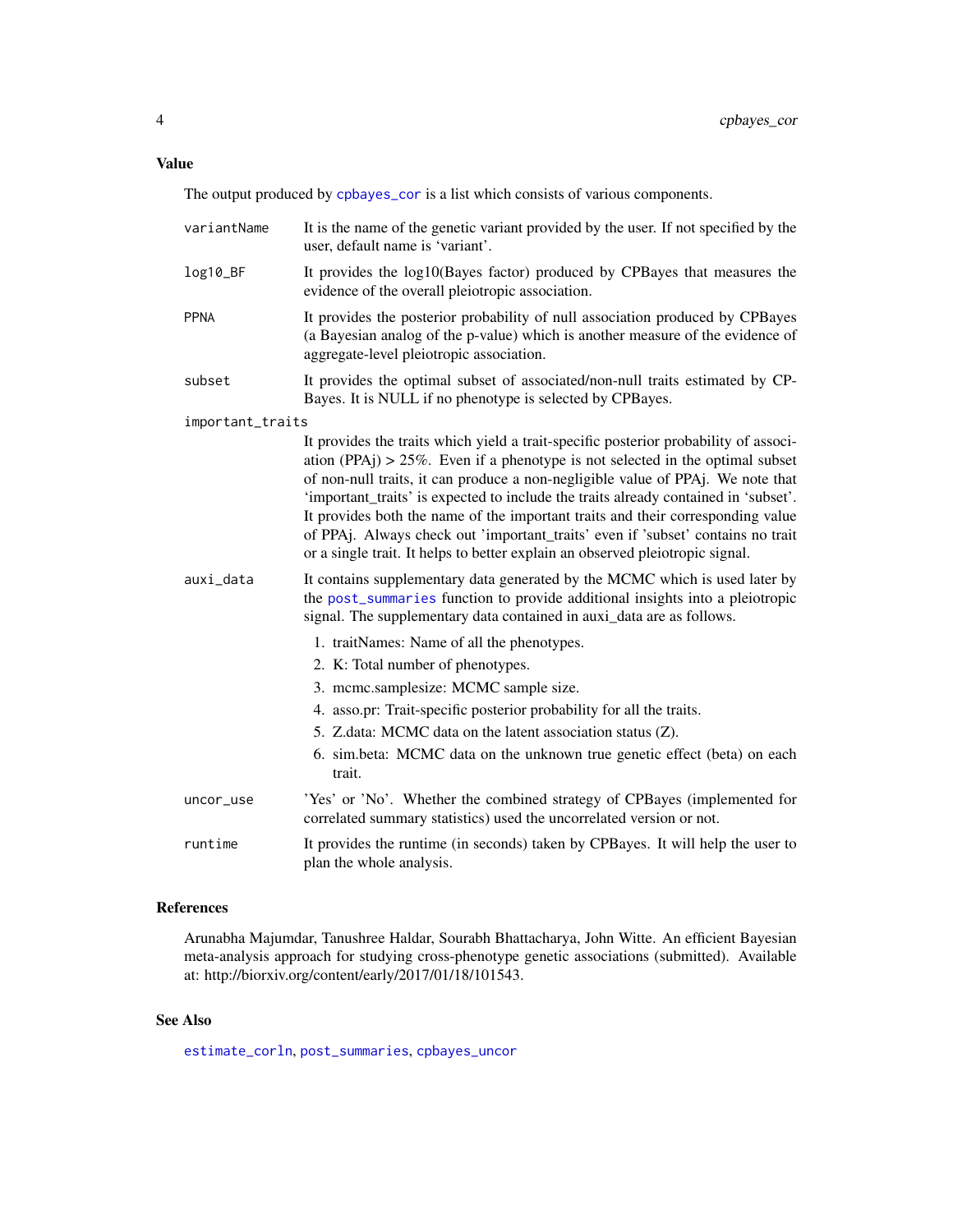#### <span id="page-4-0"></span>cpbayes\_uncor 5

#### Examples

```
data(ExampleDataCor)
BetaHat <- ExampleDataCor$BetaHat
BetaHat
SE <- ExampleDataCor$SE
SE
cor <- ExampleDataCor$cor
cor
traitNames <- paste("Disease", 1:10, sep = "")
SNP1 <- "rs1234"
result <- cpbayes_cor(BetaHat, SE, cor, Phenotypes = traitNames, Variant = SNP1)
str(result)
```
<span id="page-4-1"></span>cpbayes\_uncor *Run uncorrelated version of CPBayes.*

#### Description

Run uncorrelated version of CPBayes when the main genetic effect (beta/log(odds ratio)) estimates across studies/traits are uncorrelated.

#### Usage

```
cpbayes_uncor(BetaHat, SE, Phenotypes, Variant, UpdateDE = TRUE,
 MCMCiter = 20000, Burnin = 10000)
```
#### Arguments

| BetaHat    | A numeric vector of dimension K where K is the number of phenotypes. It<br>contains the beta hat values across studies/traits. No default is specified.                                                                     |
|------------|-----------------------------------------------------------------------------------------------------------------------------------------------------------------------------------------------------------------------------|
| <b>SE</b>  | A numeric vector with the same dimension as BetaHat providing the standard<br>errors corresponding to BetaHat. Every element of SE must be positive. No<br>default is specified.                                            |
| Phenotypes | A character vector of the same dimension as BetaHat providing the name of the<br>phenotypes. Default is specified as trait1, trait2, $\dots$ , trait K. Note that BetaHat,<br>SE, and Phenotypes must be in the same order. |
| Variant    | A character vector of length 1 specifying the name of the genetic variant. Default<br>is 'Variant'.                                                                                                                         |
| UpdateDE   | A logical vector of length 1. Default is TRUE. If FALSE, the variance of the<br>slab distribution is considered to be fixed at 1. If TRUE, it is updated at each<br>MCMC iteration in a range (0.8-1.2).                    |
| MCMCiter   | A positive integer greater than or equal to 10,000. Default is 20,000.                                                                                                                                                      |
| Burnin     | A positive integer greater than or equal to 5,000. Default is 10,000. Note that<br>the MCMC sample size (MCMCiter - Burnin) must be at least 5,000.                                                                         |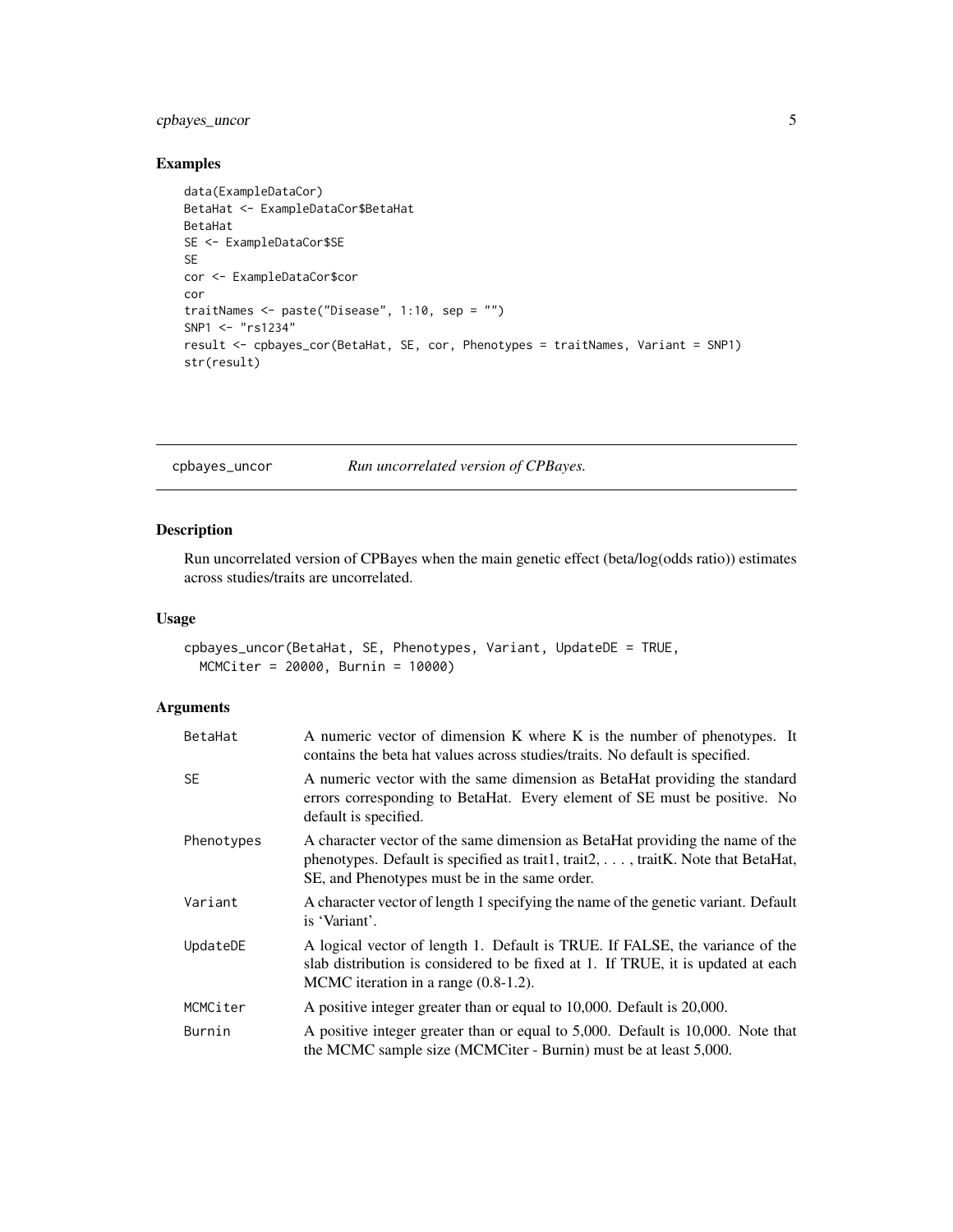#### <span id="page-5-0"></span>Value

The output produced by the function is a list which consists of various components.

| variantName      | It is the name of the genetic variant provided by the user. If not specified by the<br>user, default name is 'variant'.                                                                                                                                                                                                                                                                                                                                                                                                                                                                                                                                              |
|------------------|----------------------------------------------------------------------------------------------------------------------------------------------------------------------------------------------------------------------------------------------------------------------------------------------------------------------------------------------------------------------------------------------------------------------------------------------------------------------------------------------------------------------------------------------------------------------------------------------------------------------------------------------------------------------|
| log10_BF         | It provides the log10(Bayes factor) produced by CPBayes that measures the<br>evidence of the overall pleiotropic association.                                                                                                                                                                                                                                                                                                                                                                                                                                                                                                                                        |
| <b>PPNA</b>      | It provides the posterior probability of null association produced by CPBayes (a<br>Bayesian analog of the p-value) which is another measure of the evidence of the<br>aggregate-level pleiotropic association.                                                                                                                                                                                                                                                                                                                                                                                                                                                      |
| subset           | It provides the optimal subset of associated/non-null traits estimated by CP-<br>Bayes. It is NULL if no phenotype is selected by CPBayes.                                                                                                                                                                                                                                                                                                                                                                                                                                                                                                                           |
| important_traits |                                                                                                                                                                                                                                                                                                                                                                                                                                                                                                                                                                                                                                                                      |
|                  | It provides the traits which yield a trait-specific posterior probability of associa-<br>tion (PPAj) > $25\%$ . Even if a phenotype is not selected in the optimal subset of<br>non-null traits, it can produce a non-negligible value of trait-specific posterior<br>probability of association (PPAj). We note that 'important_traits' is expected<br>to include the traits already contained in 'subset'. It provides both the name of<br>the important traits and their corresponding values of PPAj. Always check out<br>'important_traits' even if 'subset' contains no trait or a single trait. It helps to<br>better explain an observed pleiotropic signal. |
| auxi_data        | It contains supplementary data generated by the MCMC which is used later by<br>the post_summaries function to provide additional insights into a pleiotropic<br>signal. The supplementary data contained in auxi_data are as follows.                                                                                                                                                                                                                                                                                                                                                                                                                                |
|                  | 1. traitNames: Name of all the phenotypes.                                                                                                                                                                                                                                                                                                                                                                                                                                                                                                                                                                                                                           |
|                  | 2. K: Total number of phenotypes.                                                                                                                                                                                                                                                                                                                                                                                                                                                                                                                                                                                                                                    |
|                  | 3. mcmc.samplesize: MCMC sample size.                                                                                                                                                                                                                                                                                                                                                                                                                                                                                                                                                                                                                                |
|                  | 4. PPAj: Trait-specific posterior probability of association for all the traits.                                                                                                                                                                                                                                                                                                                                                                                                                                                                                                                                                                                     |
|                  | 5. Z.data: MCMC data on the latent association status of all the traits (Z).                                                                                                                                                                                                                                                                                                                                                                                                                                                                                                                                                                                         |
|                  | 6. sim.beta: MCMC data on the unknown true genetic effect (beta) on all the<br>traits.                                                                                                                                                                                                                                                                                                                                                                                                                                                                                                                                                                               |
| runtime          | It provides the runtime (in seconds) taken by CPBayes. It will help the user to<br>plan the whole analysis.                                                                                                                                                                                                                                                                                                                                                                                                                                                                                                                                                          |

#### References

Arunabha Majumdar, Tanushree Haldar, Sourabh Bhattacharya, John Witte. An efficient Bayesian meta-analysis approach for studying cross-phenotype genetic associations (submitted). Available at: http://biorxiv.org/content/early/2017/01/18/101543.

#### See Also

[post\\_summaries](#page-9-1), [cpbayes\\_cor](#page-2-1), [estimate\\_corln](#page-6-1)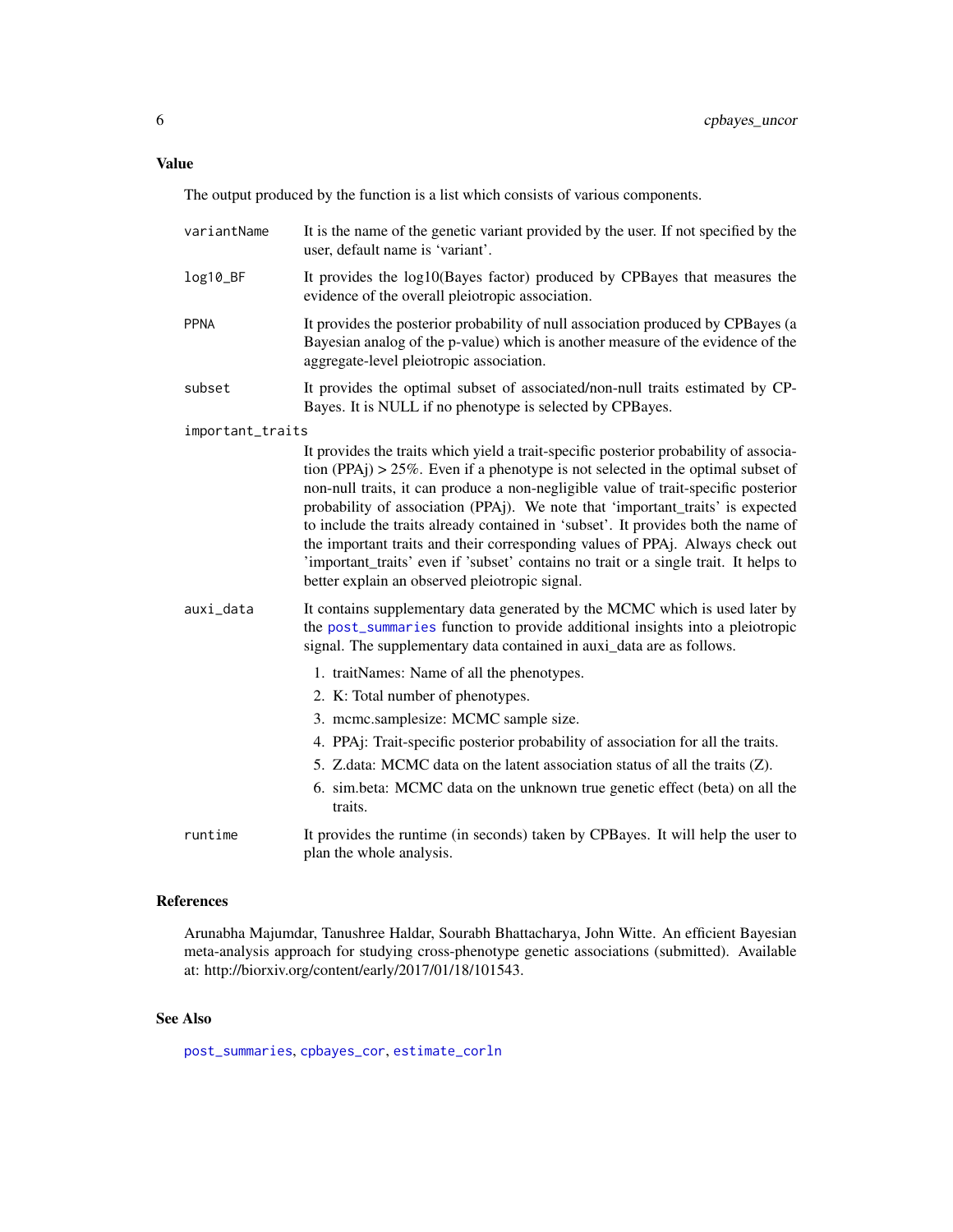#### <span id="page-6-0"></span>estimate\_corln 7

#### Examples

```
data(ExampleDataUncor)
BetaHat <- ExampleDataUncor$BetaHat
BetaHat
SE <- ExampleDataUncor$SE
SE
traitNames <- paste("Disease", 1:10, sep = "")
SNP1 <- "rs1234"
result <- cpbayes_uncor(BetaHat, SE, Phenotypes = traitNames, Variant = SNP1)
str(result)
```
<span id="page-6-1"></span>estimate\_corln *Estimate correlation structure of beta-hat vector for multiple overlapping case-control studies or a cohort study using sample-overlap matrix.*

#### Description

Compute an approximate correlation matrix of the beta-hat vector for multiple overlapping casecontrol studies or a cohort study using the sample-overlap matrices which describe the number of cases or controls shared between studies/traits, and the number of subjects who are case for one study/trait but control for another study/trait. This approximation is more accurate when none of the diseases/traits is associated with the environmental covariates present in the study.

\*\*\*Important note on the estimation of correlation structure of correlated beta-hat vector:\*\*\* In general, environmental covariates are expected to be present in a study and associated with the phenotypes of interest. Hence the above approximation of the correlation matrix may not be completely accurate. So, in presence of environmental covariates, we recommend an alternative strategy to estimate the correlation matrix using the genome-wide summary statistics data across traits as follows. First, extract all the SNPs for each of which the trait-specific univariate association p-value across all the traits are  $> 0.1$ . The trait-specific univariate association p-values can be obtained based on the beta-hat and standard error for each trait. Each of the SNPs selected in this way is either weakly or not associated with any of the phenotypes (null SNP). Next, select a set of independent null SNPs from the initial set of null SNPs by using a threshold of  $r^2$  < 0.01 (r: the correlation between the genotypes at a pair of SNPs). Finally, compute the correlation matrix of the effect estimates (beta-hat vector) as the sample correlation matrix of the beta-hat vector across all the selected independent null SNPs. This strategy is more general and applicable to a cohort study or multiple overlapping studies for binary or quantitative traits with arbitrary distributions. Misspecification of the correlation structure can affect the results produced by CPBayes to some extent. Hence, if genome-wide summary statistics data across traits is available, we recommend to use this alternative strategy to estimate the correlation matrix of the beta-hat vector. See our paper for more details at: http://biorxiv.org/content/early/2017/01/18/101543.

#### Usage

estimate\_corln(n11, n00, n10)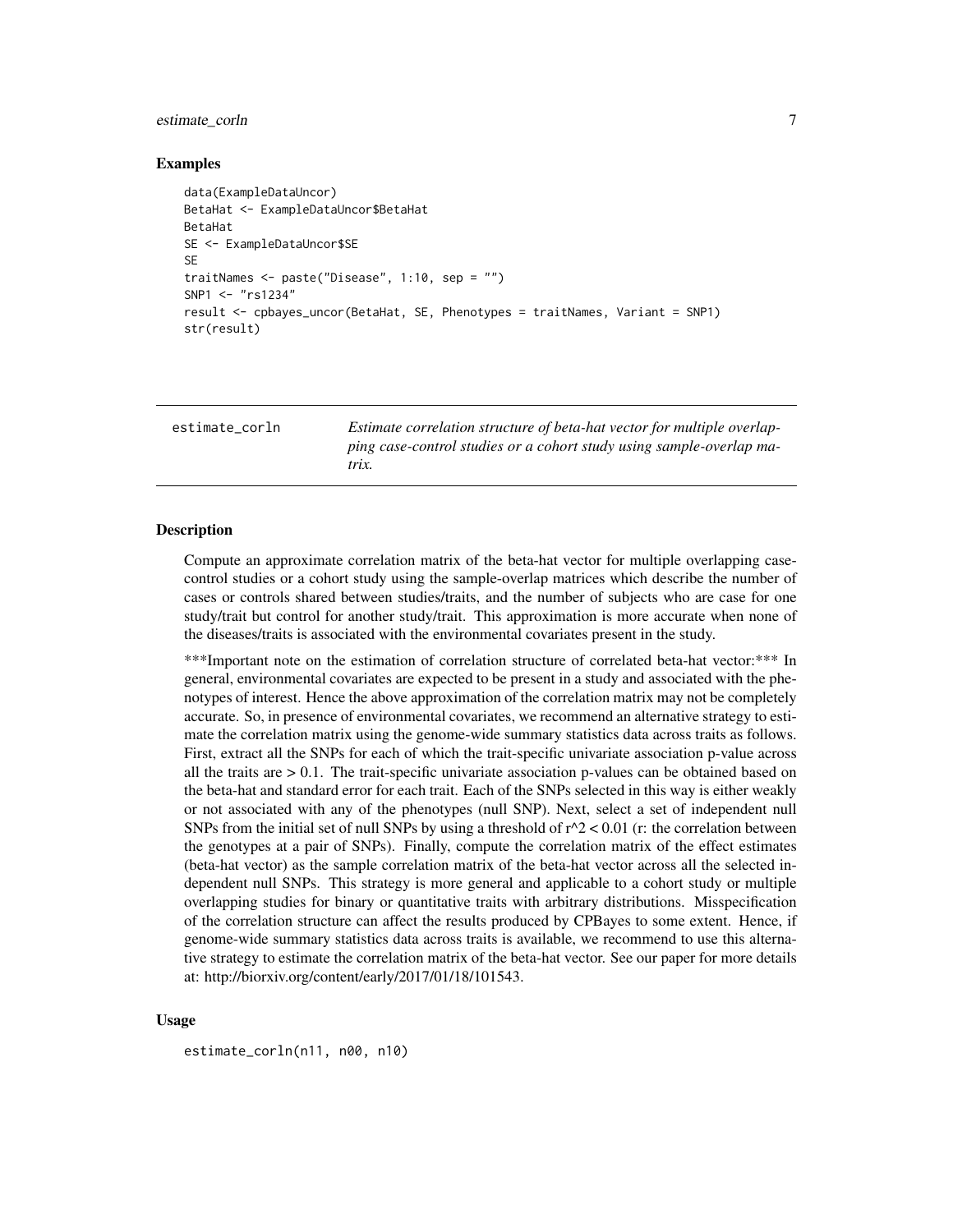#### <span id="page-7-0"></span>Arguments

| n11 | An integer square matrix (number of rows must be the same as the number of<br>studies/traits) providing the number of cases shared between all possible pairs<br>of studies/traits. So $(k, l)$ -th element of n11 is the number of subjects who are<br>case for both k-th and l-th study/trait. Note that the diagonal elements of n11<br>are the number of cases across studies/traits. In case, no case is shared between<br>studies/traits, the off-diagonal elements of n11 will be zero. No default is speci-<br>fied. |
|-----|------------------------------------------------------------------------------------------------------------------------------------------------------------------------------------------------------------------------------------------------------------------------------------------------------------------------------------------------------------------------------------------------------------------------------------------------------------------------------------------------------------------------------|
| n00 | An integer square matrix (number of rows must be the same as the number<br>of studies/traits) providing the number of controls shared between all possible<br>pairs of studies/traits. So $(k,l)$ -th element of n00 is the number subjects who<br>are control for both k-th and l-th study/trait. Note that the diagonal elements<br>of n00 are the number of controls across studies/traits. In case, no control is<br>shared between studies/traits, the off-diagonal elements will be zero. No default<br>is specified.  |
| n10 | An integer square matrix (number of rows must be the same as the number of<br>studies/traits) providing the number of subjects who are case for one study/trait<br>and control for another study/trait. Clearly, the diagonal elements will be zero.<br>An off diagonal element, e.g., $(k, l)$ -th element of n10 is the number of subjects<br>who are case for k-th study/trait and control for l-th study/trait. If there is no<br>such overlap, all the elements of n10 will be zero. No default is specified.           |

#### Value

This function returns an approximate correlation matrix of the beta-hat vector for multiple overlapping case-control studies or a cohort study. See the example below.

#### References

Arunabha Majumdar, Tanushree Haldar, Sourabh Bhattacharya, John Witte. An efficient Bayesian meta-analysis approach for studying cross-phenotype genetic associations (submitted). Available at: http://biorxiv.org/content/early/2017/01/18/101543.

#### See Also

[cpbayes\\_cor](#page-2-1)

#### Examples

```
data(SampleOverlapMatrix)
n11 <- SampleOverlapMatrix$n11
n11
n00 <- SampleOverlapMatrix$n00
n00
n10 <- SampleOverlapMatrix$n10
n10
cor <- estimate_corln(n11, n00, n10)
cor
```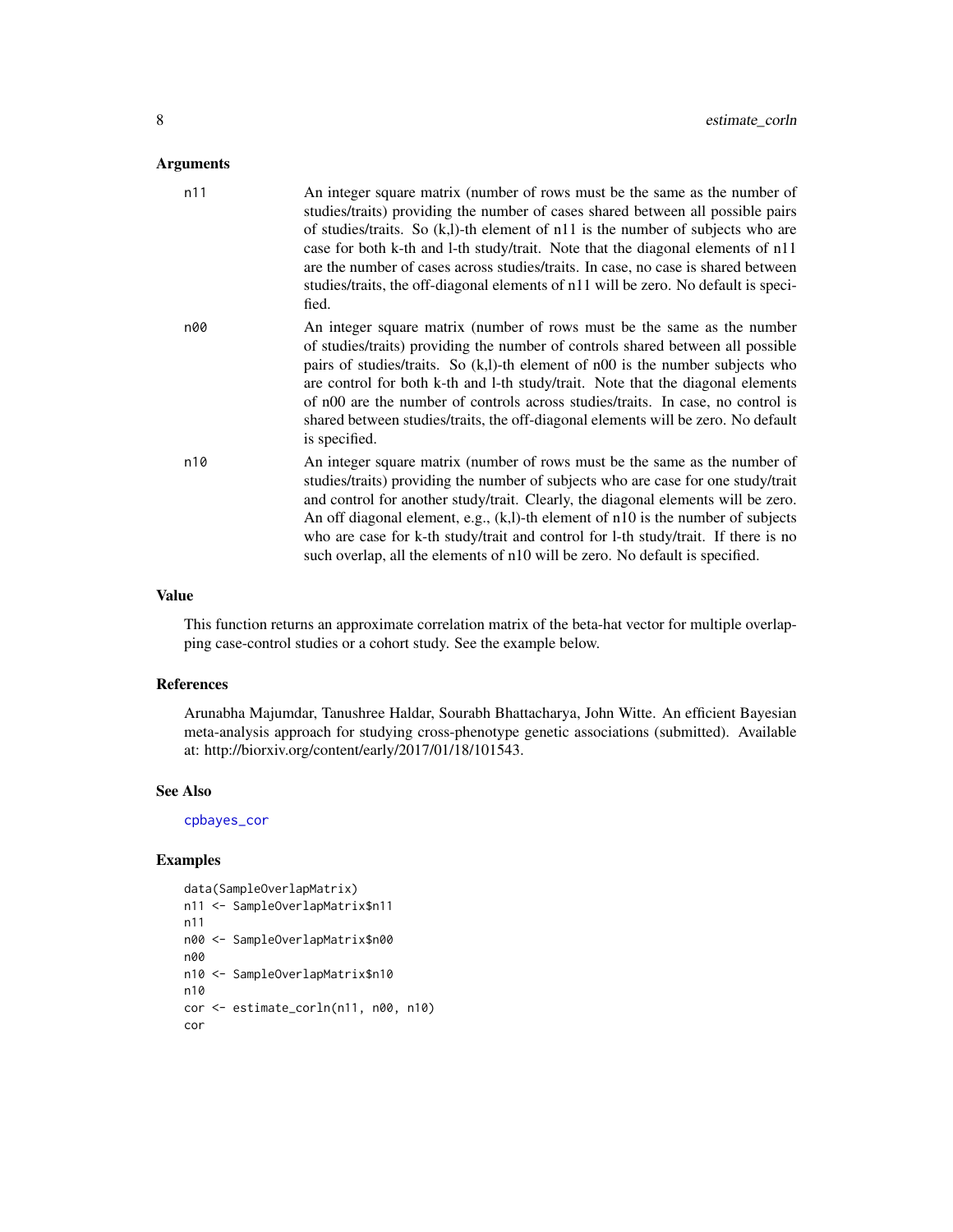<span id="page-8-0"></span>ExampleDataCor *An example data for correlated summary statistics.*

#### Description

ExampleDataCor is a list consisting of three components: BetaHat, SE, cor. ExampleDataCor\$BetaHat is a numeric vector that contains the main genetic effect (beta/log(odds ratio)) estimates for a SNP across 10 overlapping case-control studies for 10 different diseases. Each of the 10 studies has a distinct set of 7000 cases and a common set of 10000 controls shared across all the studies. In each case-control study, we fit a logistic regression of the case-control status on the genotype coded as the minor allele count for all the individuals in the sample. One can also include various covariates, such as, age, gender, principal components (PCs) of ancestries in the logistic regression. From each logistic regression for a disease, we obtain the estimate of the main genetic association parameter (beta/log(odds ratio)) along with the corresponding standard error. Since the studies have overlapping subjects, the beta-hat across traits are correlated. ExampleDataCor\$SE contains the standard error vector corresponding to the correlated beta-hat vector. ExampleDataCor\$cor is a numeric square matrix providing the correlation matrix of the correlated beta-hat vector.

#### Usage

```
data(ExampleDataCor)
```
#### Format

A list consisting of two numeric vectors (each of length 10) and a numeric square matrix of dimension 10 by 10:

BetaHat beta hat vector of length 10.

SE standard error vector corresponding to the beta-hat vector.

cor correlation matrix of the beta-hat vector.

#### Examples

```
data(ExampleDataCor)
BetaHat <- ExampleDataCor$BetaHat
BetaHat
SE <- ExampleDataCor$SE
SE
cor <- ExampleDataCor$cor
cor
cpbayes_cor(BetaHat, SE, cor)
```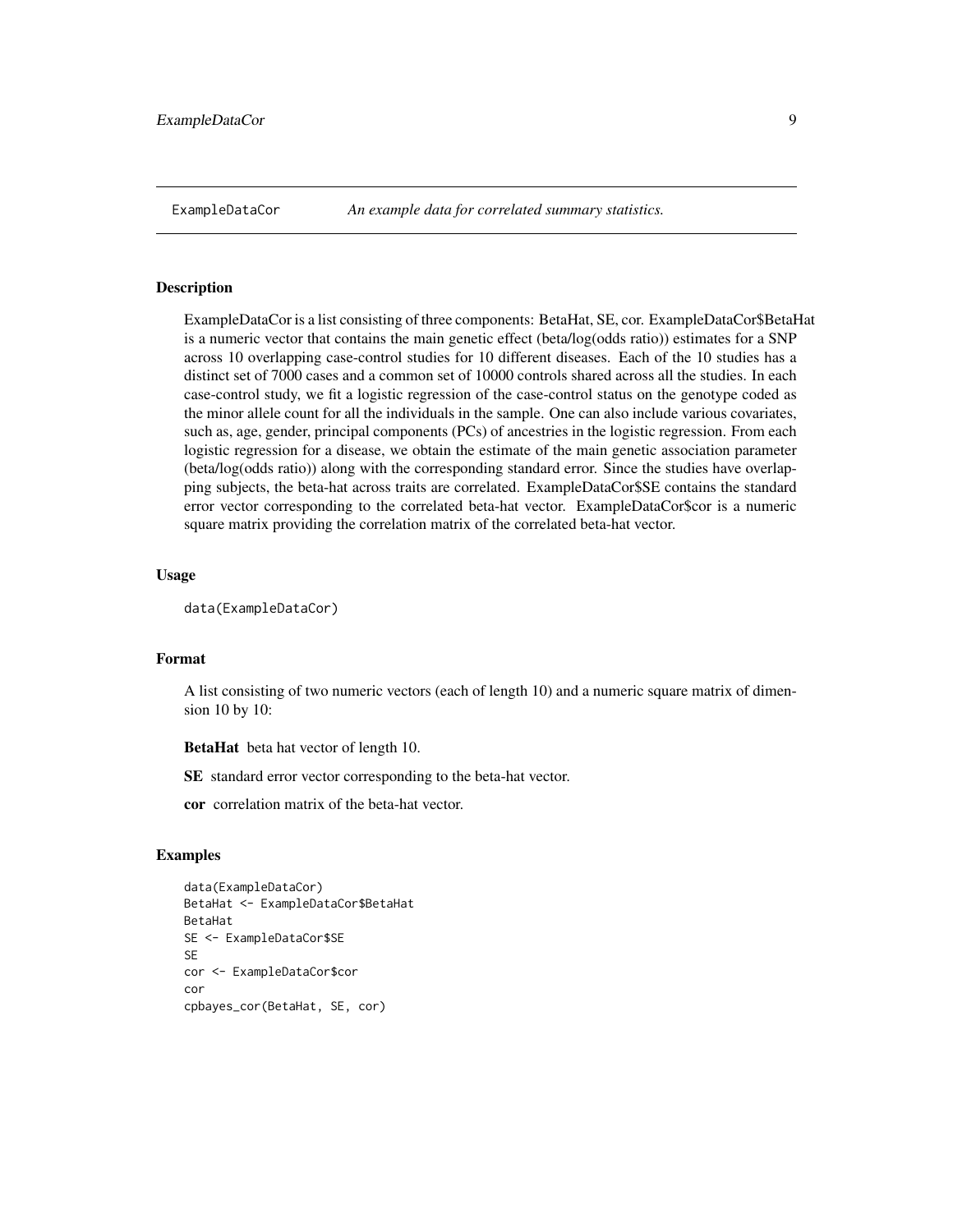<span id="page-9-0"></span>

#### Description

ExampleDataUncor is a list which has two components: BetaHat, SE. The numeric vector ExampleDataUncor\$BetaHat contains the main genetic effect (beta/log(odds ratio)) estimates for a single nucleotide polymorphism (SNP) obtained from 10 separate case-control studies for 10 different diseases. In each case-control study comprising a distinct set of 7000 cases and 10000 controls, we fit a logistic regression of the case-control status on the genotype coded as the minor allele count for all the individuals in the sample. One can also include various covariates, such as, age, gender, principal components (PCs) of ancestries in the logistic regression. From each logistic regression for a disease, we obtain the estimate of the main genetic association parameter (beta/log(odds ratio)) along with the corresponding standard error. Since the studies do not have any overlapping subject, the beta-hat across the traits are uncorrelated. ExampleDataUncor\$SE is the second numeric vector that contains the standard errors corresponding to the uncorrelated beta-hat vector.

#### Usage

```
data(ExampleDataUncor)
```
#### Format

A list of two numeric vectors each of length 10 (for 10 studies):

BetaHat beta hat vector of length 10.

SE standard error vector corresponding to beta-hat vector.

#### Examples

```
data(ExampleDataUncor)
BetaHat <- ExampleDataUncor$BetaHat
BetaHat
SE <- ExampleDataUncor$SE
SE
cpbayes_uncor(BetaHat, SE)
```
<span id="page-9-1"></span>post\_summaries *Post summary of the MCMC data generated by the uncorrelated or correlated version of CPBayes.*

#### Description

Run the [post\\_summaries](#page-9-1) function to summarize the MCMC data produced by [cpbayes\\_uncor](#page-4-1) or [cpbayes\\_cor](#page-2-1) and obtain meaningful insights into an observed pleiotropic signal.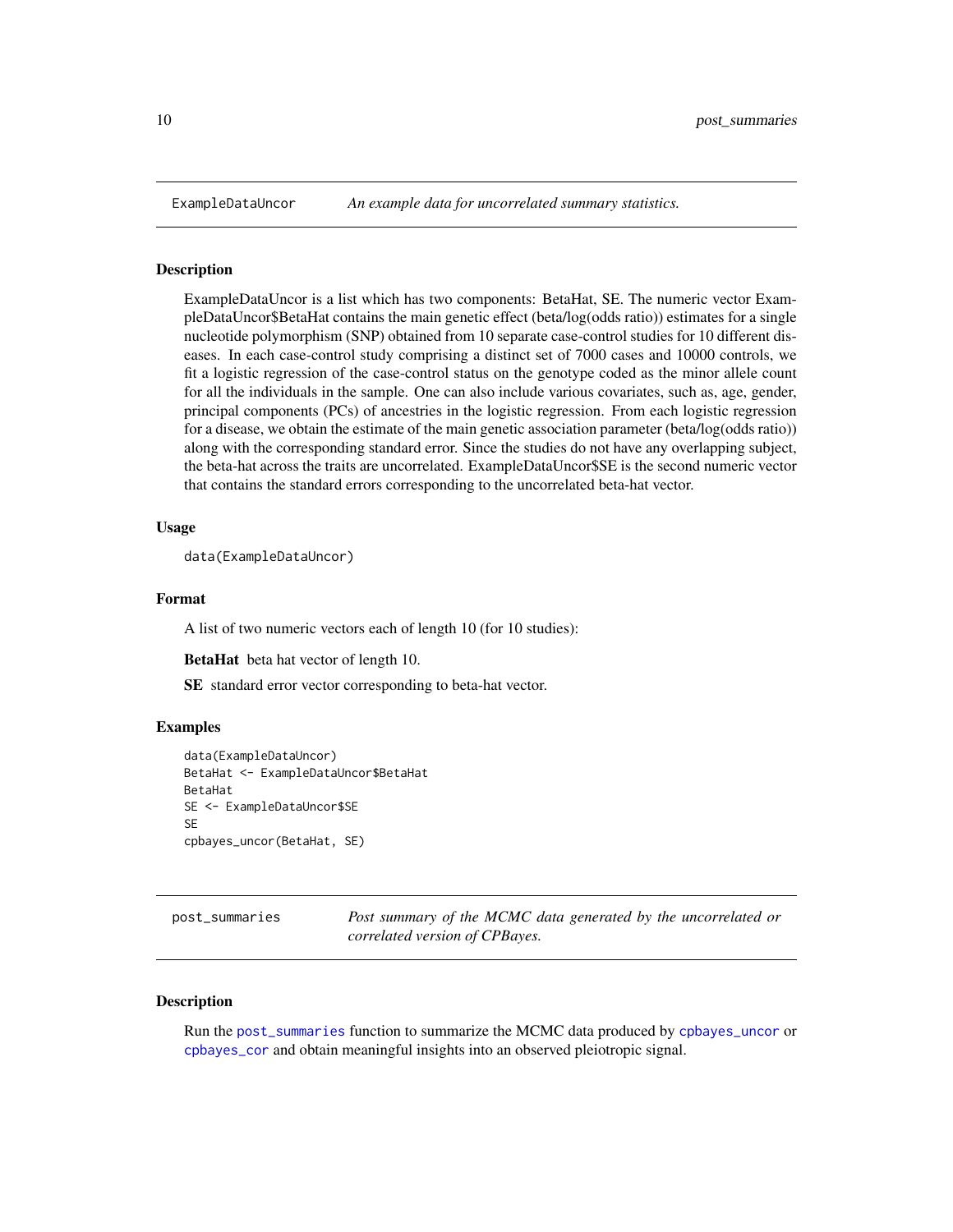#### post\_summaries 11

#### Usage

```
post_summaries(mcmc_output, level = 0.05)
```
#### Arguments

| mcmc_output | A list returned by either of the two main CPBayes functions cpbayes_uncor<br>and cpbayes_cor. This list contains all the primary results and MCMC data<br>produced by cpbayes_uncor or cpbayes_cor. No default is specified. See the<br>example below. |
|-------------|--------------------------------------------------------------------------------------------------------------------------------------------------------------------------------------------------------------------------------------------------------|
| level       | A numeric value. (1-level)% credible interval (Bayesian analog of the confi-<br>dence interval) is computed for the true unknown genetic effect (beta/odds ratio)<br>on the traits. Default choice is 0.05.                                            |

#### Value

The output produced by this function is a list that consists of various components.

| variantName        | It is the name of the genetic variant provided by the user. If not specified by the<br>user, default name is 'variant'.                                                                                                                                                                                                                                                                                                                                                                                                                                                                                                                                                                                                         |
|--------------------|---------------------------------------------------------------------------------------------------------------------------------------------------------------------------------------------------------------------------------------------------------------------------------------------------------------------------------------------------------------------------------------------------------------------------------------------------------------------------------------------------------------------------------------------------------------------------------------------------------------------------------------------------------------------------------------------------------------------------------|
| log10_BF           | It provides the log10(Bayes factor) produced by CPBayes that measures the<br>evidence of the overall pleiotropic association.                                                                                                                                                                                                                                                                                                                                                                                                                                                                                                                                                                                                   |
| <b>PPNA</b>        | It provides the posterior probability of null association produced by CPBayes<br>(a Bayesian analog of the p-value) which is another measure of the evidence of<br>aggregate-level pleiotropic association.                                                                                                                                                                                                                                                                                                                                                                                                                                                                                                                     |
| subset             | A data frame providing the optimal subset of associated/non-null traits along<br>with their trait-specific posterior probability of association (PPA) and direction<br>of associations. It is NULL if no phenotype is selected by CPBayes.                                                                                                                                                                                                                                                                                                                                                                                                                                                                                      |
| important_traits   |                                                                                                                                                                                                                                                                                                                                                                                                                                                                                                                                                                                                                                                                                                                                 |
|                    | It provides the traits which yield a trait-specific posterior probability of associ-<br>ation (PPAj) $> 25\%$ . Even if a phenotype is not selected in the optimal subset<br>of non-null traits, it can produce a non-negligible value of trait-specific poste-<br>rior probability of association. We note that 'important_traits' is expected to<br>include the traits already contained in 'subset'. It provides the name of the im-<br>portant traits and their trait-specific posterior probability of association (PPAj)<br>and the direction of associations. Always check out 'important_traits' even if<br>'subset' contains no trait or a single trait. It helps to better explain an observed<br>pleiotropic signal. |
| traitNames         | It returns the name of all the phenotypes specified by the user. Default is trait1,<br>trait2, , traitK.                                                                                                                                                                                                                                                                                                                                                                                                                                                                                                                                                                                                                        |
| PPAj               | Data frame provaiding the trait-specific posterior probability of association for<br>all the phenotypes.                                                                                                                                                                                                                                                                                                                                                                                                                                                                                                                                                                                                                        |
| poste_summary_beta |                                                                                                                                                                                                                                                                                                                                                                                                                                                                                                                                                                                                                                                                                                                                 |
|                    | Data frame providing the posterior summary of the unknown true genetic effect<br>(beta) on each trait. It gives posterior mean, median, standard error, credible<br>interval (lower and upper limits) of the unknown true beta corresponding to<br>each trait.                                                                                                                                                                                                                                                                                                                                                                                                                                                                  |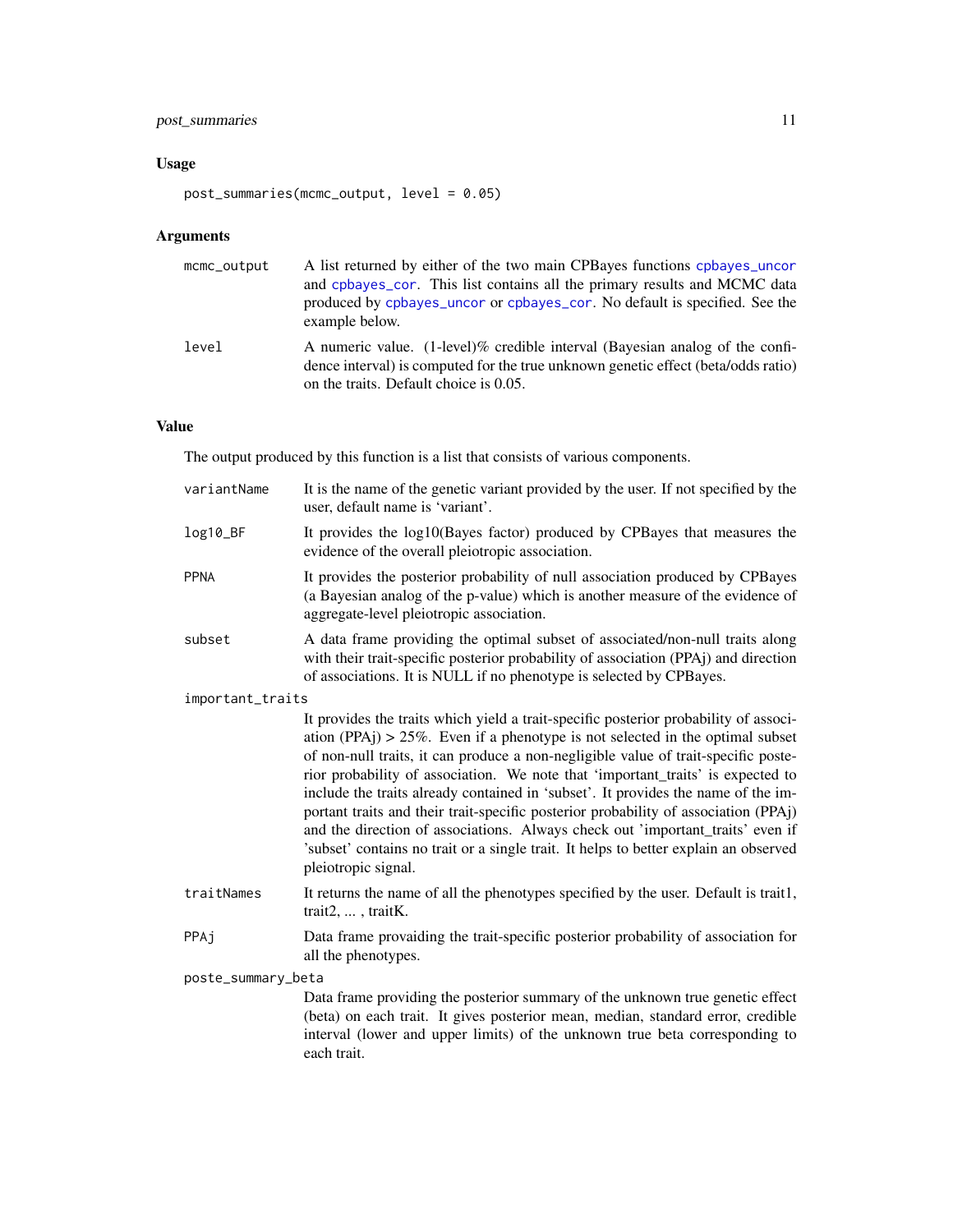#### <span id="page-11-0"></span>poste\_summary\_OR

Data frame providing the posterior summary of the unknown true genetic effect (odds ratio) on each trait. It gives posterior mean, median, standard error, credible interval (lower and upper limits) of the unknown true odds ratio corresponding to each trait.

#### References

Arunabha Majumdar, Tanushree Haldar, Sourabh Bhattacharya, John Witte. An efficient Bayesian meta-analysis approach for studying cross-phenotype genetic associations (submitted). Available at: http://biorxiv.org/content/early/2017/01/18/101543.

#### See Also

[cpbayes\\_uncor](#page-4-1), [cpbayes\\_cor](#page-2-1), [estimate\\_corln](#page-6-1)

#### Examples

```
data(ExampleDataUncor)
BetaHat <- ExampleDataUncor$BetaHat
BetaHat
SE <- ExampleDataUncor$SE
SE
traitNames <- paste("Disease", 1:10, sep = "")
SNP1 <- "rs1234"
result <- cpbayes_uncor(BetaHat, SE, Phenotypes = traitNames, Variant = SNP1)
PleioSumm <- post_summaries(result, level = 0.05)
str(PleioSumm)
```
SampleOverlapMatrix *An example data of sample-overlap matrices.*

#### **Description**

An example data of sample-overlap matrices for five different diseases in the Kaiser GERA cohort (a real data). SampleOverlapMatrix is a list that contains an example of the sample overlap matrices for five different diseases in the Kaiser GERA cohort. SampleOverlapMatrix\$n11 provides the number of cases shared between all possible pairs of diseases. SampleOverlapMatrix\$n00 provides the number of controls shared between all possible pairs of diseases. SampleOverlapMatrix\$n10 provides the number of subjects who are case for one disease and control for another disease.

#### Usage

```
data(SampleOverlapMatrix)
```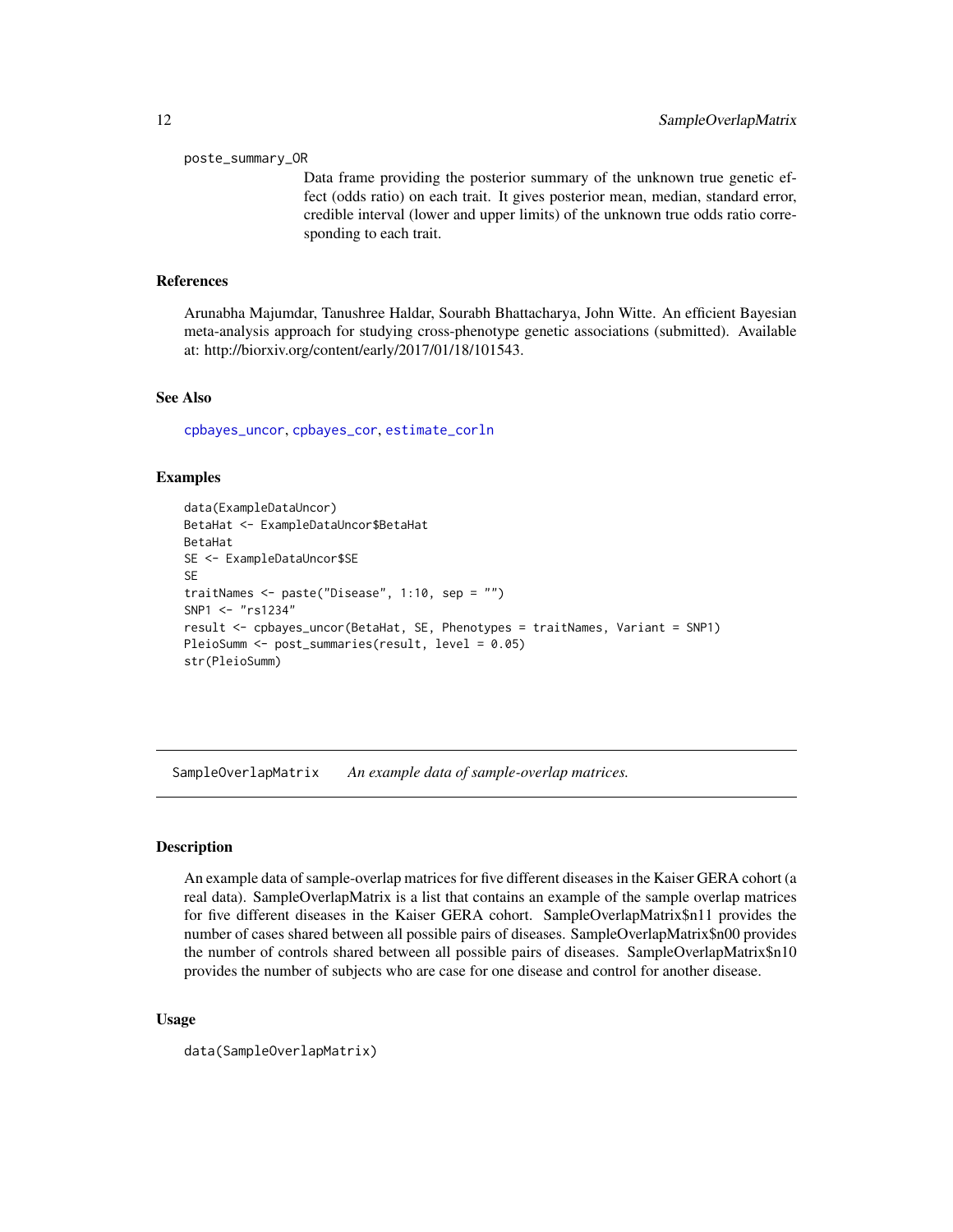#### SampleOverlapMatrix 13

#### Format

A list consisting of three integer square matrices (each of dimension 5 by 5):

- n11 number of cases shared between all possible pairs of diseases.
- n00 number of controls shared between all possible pairs of diseases.
- n10 number of subjects who are case for one disease and control for another disease.

#### Examples

```
data(SampleOverlapMatrix)
n11 <- SampleOverlapMatrix$n11
n11
n00 <- SampleOverlapMatrix$n00
n00
n10 <- SampleOverlapMatrix$n10
n10
estimate_corln(n11,n00,n10)
```